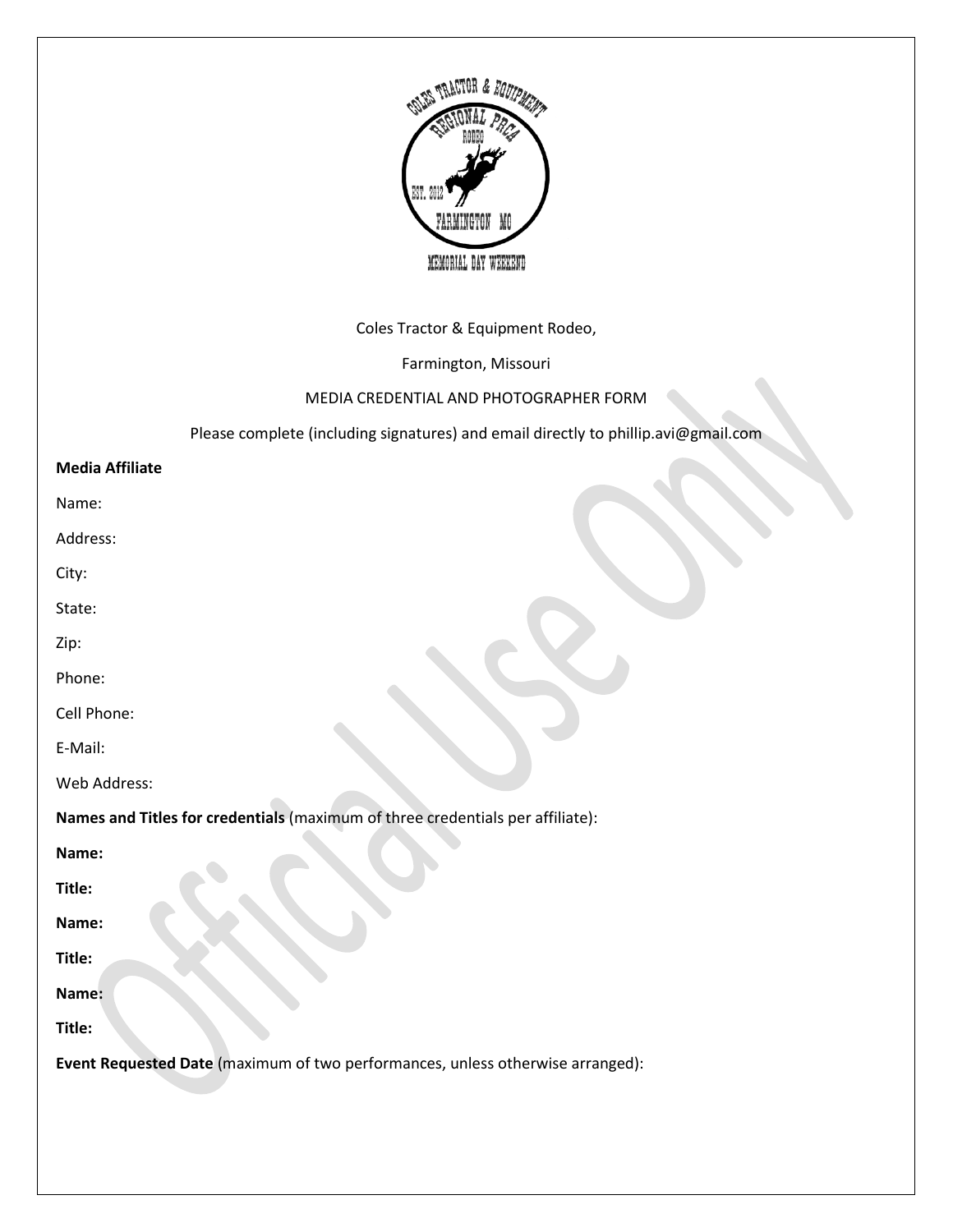

**Project Description** (include special interview or production needs, i.e. deadlines):

# **WHERE/HOW will the coverage be aired or published?**

### **WHEN will the coverage be aired or published?**

The undersigned acknowledges and agrees that any photographs, video, or other forms of media captured at the event for which credentials are being issued are to be used for news and editorial purposes only. Freelance journalists and photographers must provide proof of assignment along with this form to be considered for accreditation, and they may only use images for such assignment. Any sale of, or attempt to sell, commercially or otherwise, photographs, video or other forms of media captured at a Coles Tractor & Equipment Rodeo event is expressly prohibited. By signing below, the undersigned also acknowledges and agrees to the Terms and Conditions for Media Credentials set forth below.

### **TERMS AND CONDITIONS**

### **PHOTOGRAPHERS AND MEDIA CREDENTIALS**

Each holder ("Holder") of a media credential ("Credential") issued by Coles Tractor & Equipment Rodeo agrees to the following terms and conditions:

1. Holder, for and on behalf of him/herself, his/her spouse, heirs, personal administrators, successors, assigns, and all others claiming by, through or under him/her, hereby unconditionally waives and releases forever any and all claims, demands or causes of action Holder may have against Coles Tractor & Equipment Rodeo and its subsidiaries, affiliates, shareholders, directors, officers, employees, representatives, contractors and agents, arising from or relating in any way to Holder's attendance at and/or media coverage of the event described on the front side of this form (the "Event"), including but not limited to claims for property damage, bodily injury or death. Holder hereby further discharges holds harmless and unconditionally indemnifies Coles Tractor & Equipment Rodeo and its subsidiaries, affiliates, shareholders, directors, officers, employees, representatives, contractors and agents from and against any and all liabilities, claims, demands, actions, causes of action, suits, losses, costs or expenses of any kind or nature whatsoever, which arise out of or result from Holder's attendance at and media coverage of the Event. Holder, for and on behalf of himself, his/her spouse, heirs, personal administrators, successors, assigns, and all others claiming by, through or under him/her, covenants not sue or otherwise commence any action, suit or proceeding against Coles Tractor & Equipment Rodeo, its shareholders, directors, officers, employees, representatives, contractors and agents, for any liabilities, claims, demands, actions, causes of action, suits, losses, costs or expenses of any kind or nature which are waived, released and/or discharged hereunder.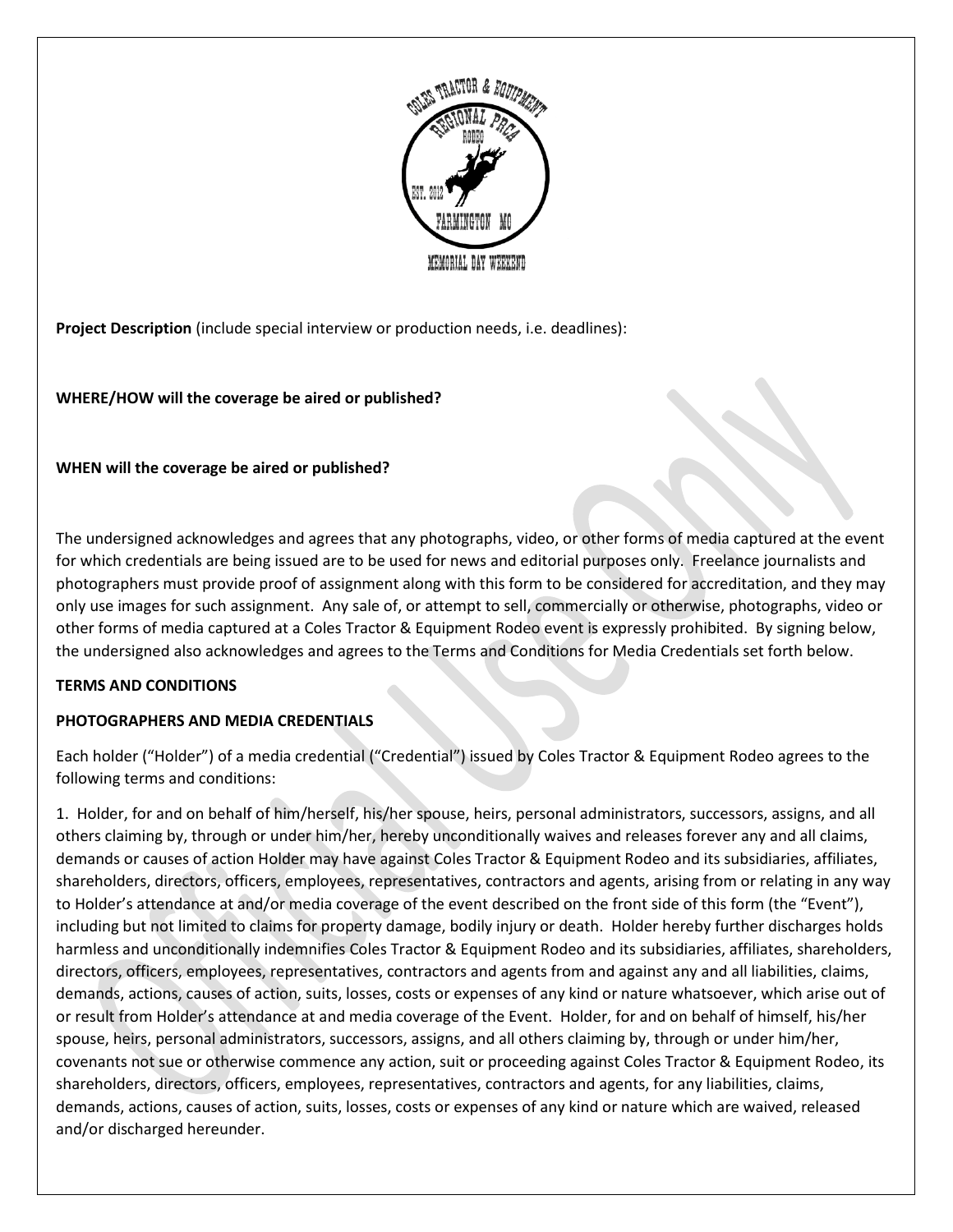

2. For real and valuable consideration, the receipt and sufficiency of which are hereby acknowledged, and FOR NO ADDITIONAL COMPENSATION, HOLDER HEREBY GRANTS TO Coles Tractor & Equipment Rodeo, its duly authorized agents, licensees and assigns, the RIGHT TO PUBLICLY AND COMMERCIALLY USE, display, publish, distribute, perform, transfer, license, reproduce, copy, alter, make derivatives of, translate, transmit and otherwise commercially exploit IN PERPETUITY Holder's name, image, signature, likeness, voice, photograph, persona, trade dress and other publicity rights, including pictures, photographs, films, images and sounds of Holder, that may be captured, recorded or memorialized at or in, or related to, the Event including before or after the Event, or in any related activities of the event, its affiliates, sponsors, licensees or sublicenses, that are put on near the Event, such as pre- or after-parties, receptions, VIP matters, meetings and the like, in any way, medium or material, whether now known or hereafter created (including, but not limited to, print, television, radio, film and video, any other audio and/or visual productions or works, and transmissions over the Internet).

**JOINT OWNERSHIP:** Holder and Coles Tractor & Equipment Rodeo shall be the joint owners of all copyrights in and to any works created or collected by Holder at the Event. Holder acknowledges that Coles Tractor & Equipment Rodeo and the PRCA exclusively owns any and all rights to broadcast, transmit, film, tape, capture, overhear, photograph, record video, audio, film pictures, and footage and to print, publish, distribute, collect, capture or record, by any means, process, medium or device, whether or not currently in existence, all images, sounds, activities, information and data arising from, during, or related to, the Event ("Media"). Holder hereby expressly and irrevocably assigns to Coles Tractor & Equipment Rodeo and the PRCA a perpetual one-half interest in the Media for royalty-free use by Coles Tractor & Equipment Rodeo in any form and for any purpose. All use of the Media by Holder shall be strictly limited to news coverage of the Event and/or other strictly editorial purposes, this **SHALL INCLUDE RELEASE OF IMAGES OR FOOTAGE FOR SOCIAL MEDIA PURPOSES**. Holder agrees to execute and cause the execution of any and all further documents reasonably deemed necessary by Coles Tractor & Equipment Rodeo to evidence, maintain, protect and enjoy the rights assigned to Coles Tractor & Equipment Rodeo in this agreement. In the event that Coles Tractor & Equipment Rodeo, in its sole and unfettered discretion, objects to any particular use of the Media by Holder, Holder agrees to immediately discontinue use of the Media as directed by Coles Tractor & Equipment Rodeo.

Holder hereby waives all moral rights in connection with Holder's appearance or captured image, voice and so forth and hereby waives any right of inspection or approval of such appearance or the uses to which such appearance are put. Holder further waives all right to injunctive or equitable relief. The provisions of this paragraph, together with Holder's commitments and obligations under it, are binding on Holder and Holder's spouse, children, heirs, next of kin, legal representatives, successors and assigns, and will survive termination or expiration of this Credential.

3. ALL NON-EDITORIAL USE, including but not limited to advertorial and commercial use, of any pictures, footage and recordings **MUST BE APPROVED BY Coles Tractor & Equipment Rodeo PRIOR TO USE**, display, publication or release. Notwithstanding the foregoing, Holder may not display such photographs, film or videotape solely in conjunction with non-commercial news reporting purposes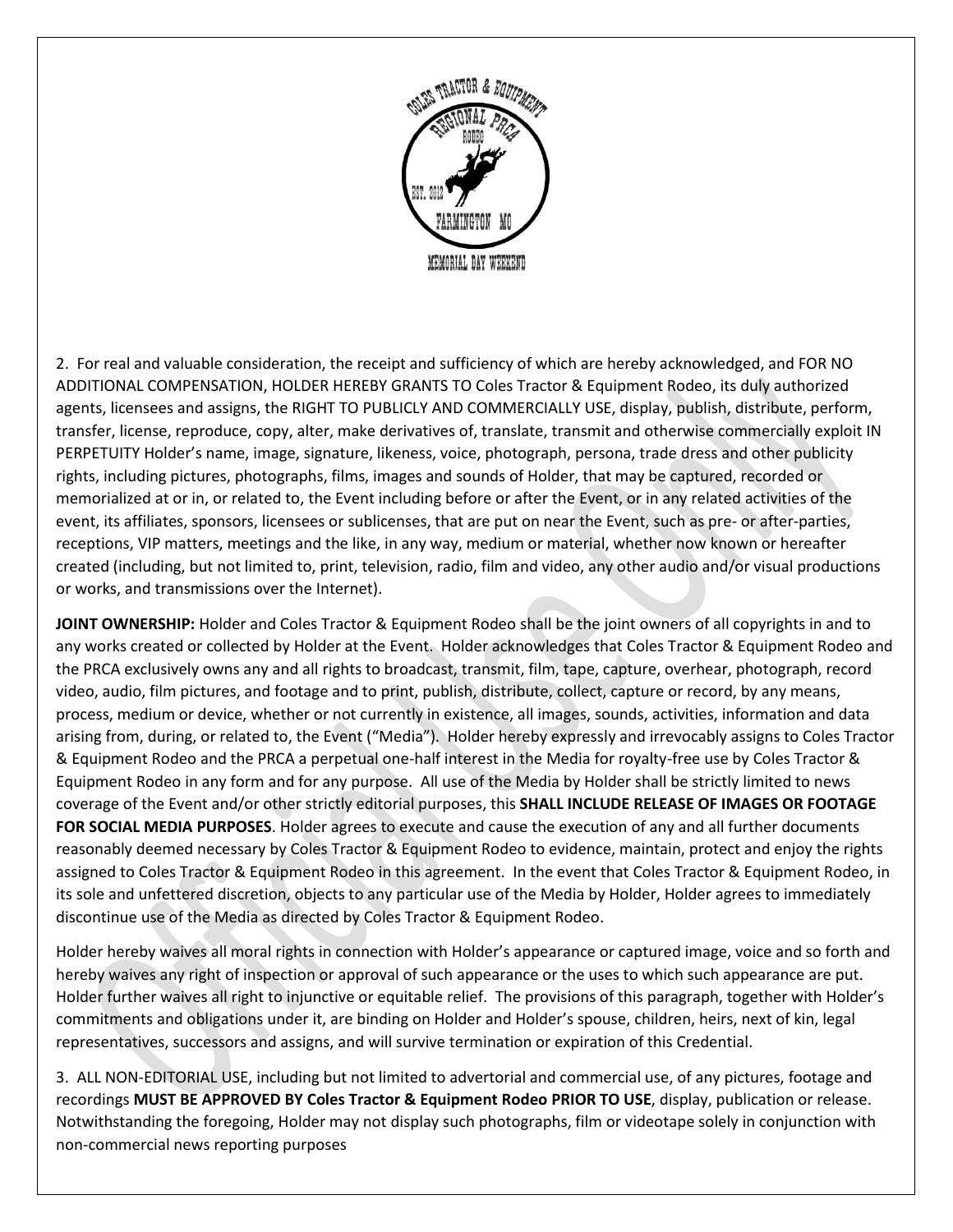

FOR THE AVOIDANCE OF DOUBT, HOLDER SHALL NOT DISTRIBUTE AND/OR SELL photographs, film, video footage, and/or other recordings taken or captured by or for Holder **TO THE GENERAL PUBLIC** including **RIDERS, STOCK CONTRACTORS**, and/or family and relatives of the same, **FOR ANY PURPOSE OR USE** whether personal, commercial or otherwise **WITHOUT THE EXPRESS WRITTEN CONSENT OF Coles Tractor & Equipment Rodeo**.

Coles Tractor & Equipment Rodeo respectfully requests that Holder inform them of all editorial uses of any pictures, footage and recordings for Coles Tractor & Equipment Rodeo's records.

4. Holder hereby expressly acknowledges and agrees that ALL RIGHTS GRANTED HEREIN SHALL BE APPLICABLE TO HOLDER'S MEDIA AFFILIATE, as detailed on the Media Credential Form hereto, ONLY. Holder shall be STRICTLY PROHIBITED from providing ANY photographs, film, videotape footage and other recordings taken or captured by or for Holder to any media affiliate, entity, organization and/or person other than those Media Affiliates so detailed on said Form except as allowed in Point 3 above.

5. Holder acknowledges and agrees that Holder's Credential allows Holder access only to those areas at the Event venue and/or the official Event hotel that are designated by Coles Tractor & Equipment Rodeo as open to members of the media. Holder's Credential does not provide or allow access to Event contestant locker rooms, areas behind the bucking chutes (unless previously approved), sponsor hospitality rooms, or sponsored hospitality events for sponsors, contestants and other guests, unless Holder is escorted by an authorized representative. Holder agrees to honor and comply with any directions, instructions and requests made by Coles Tractor & Equipment Rodeo affiliates or staff.

6. Holder's Credential is the exclusive property of Coles Tractor & Equipment Rodeo. Holder's Credential must be worn and displayed in a visible location at all times while covering the Event. Holder will be charged Fifty Dollars (\$50) for issuance of a replacement for a lost Credential. Failure to timely report a lost or stolen Credential may result in suspension or revocation of any present and future Credential Rights. Any Credential issued to Holder hereunder is personal to Holder, and Holder shall not sell, assign, lend, transfer or give it to any other person or entity. In addition, Holder hereby agrees to INDEMNIFY AND DEFEND Coles Tractor & Equipment Rodeo and all related parties for any damages or injuries arising in connection with such unauthorized sale, assignment, transfer, lending or use.

7. Holder must wear appropriate professional attire, in the sole discretion of Coles Tractor & Equipment Rodeo, at all times while covering the Event. This shall include long pants, long sleeve shirt and closed-toe footwear.

8. Coles Tractor & Equipment Rodeo reserves the right to immediately revoke Holder's Credential for the event if Holder fails to comply with the terms and conditions set forth above.